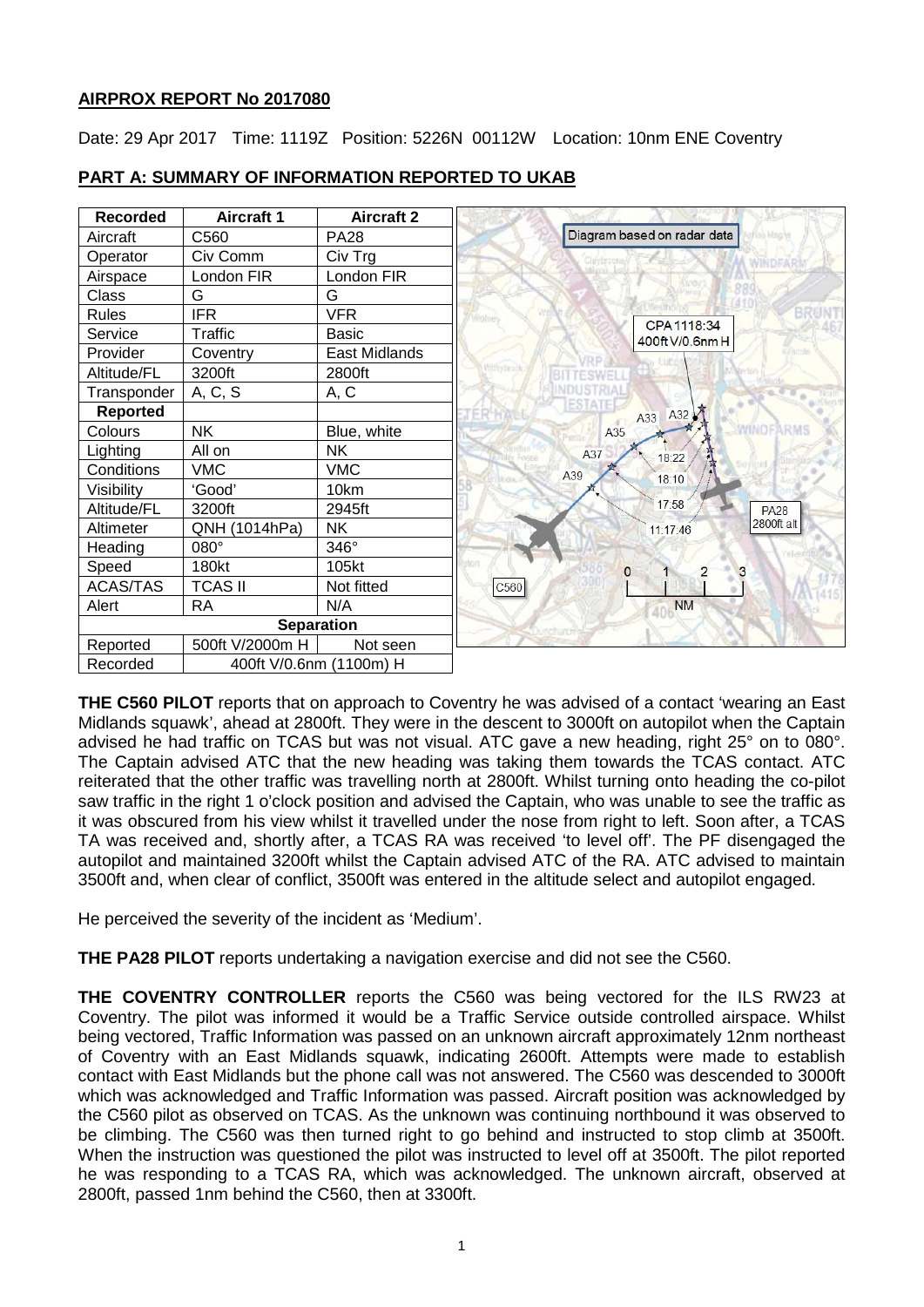**THE EAST MIDLANDS CONTROLLER** was not aware of the incident and did not submit a report to the UKAB.

### **Factual Background**

The weather at Coventry was recorded as follows:

EGBE 291120Z 22010KT 190V250 9999 FEW030 SCT045 12/04 Q1014=

### **Analysis and Investigation**

## **CAA ATSI**

ATSI had access to reports from both pilots, the area radar recordings and Coventry Radar R/T recordings. ATSI also received a report from the controller involved and a copy of the unit investigation report. An interview with the controller was also conducted. Screenshots in the report are taken from the area radar only. ATSI were unable to replay the Coventry Radar recordings.

The C560 pilot was inbound to Coventry Airport under IFR and in receipt of a Traffic Service from Coventry Radar. The PA28 pilot was conducting a VFR flight in the area in receipt of a Basic Service from East Midlands Radar. The C560, (transponding 5276), contacted Coventry Radar at 1115:40 and was advised by the controller that he would receive radar vectors for an ILS approach to RW23 at Coventry. The controller then instructed the pilot to fly heading 050° (see Figure 1).

At 1116:12, the controller descended the C560 (then within the Birmingham CTA) to an altitude of 4000ft, and advised that, when it left controlled



airspace, the controller would provide a Traffic Service, which was acknowledged by the pilot. At 1117:27 (see Figure 2), the controller descended the C560 to 3000ft, and then passed the following Traffic Information:

*"There is traffic presently in your right one o'clock, three and a half miles, northerly track, indicating two thousand six hundred feet, wearing an East Midlands Squawk"*



Figure 2 – 1117:27 (Note: STCA activated on area radar)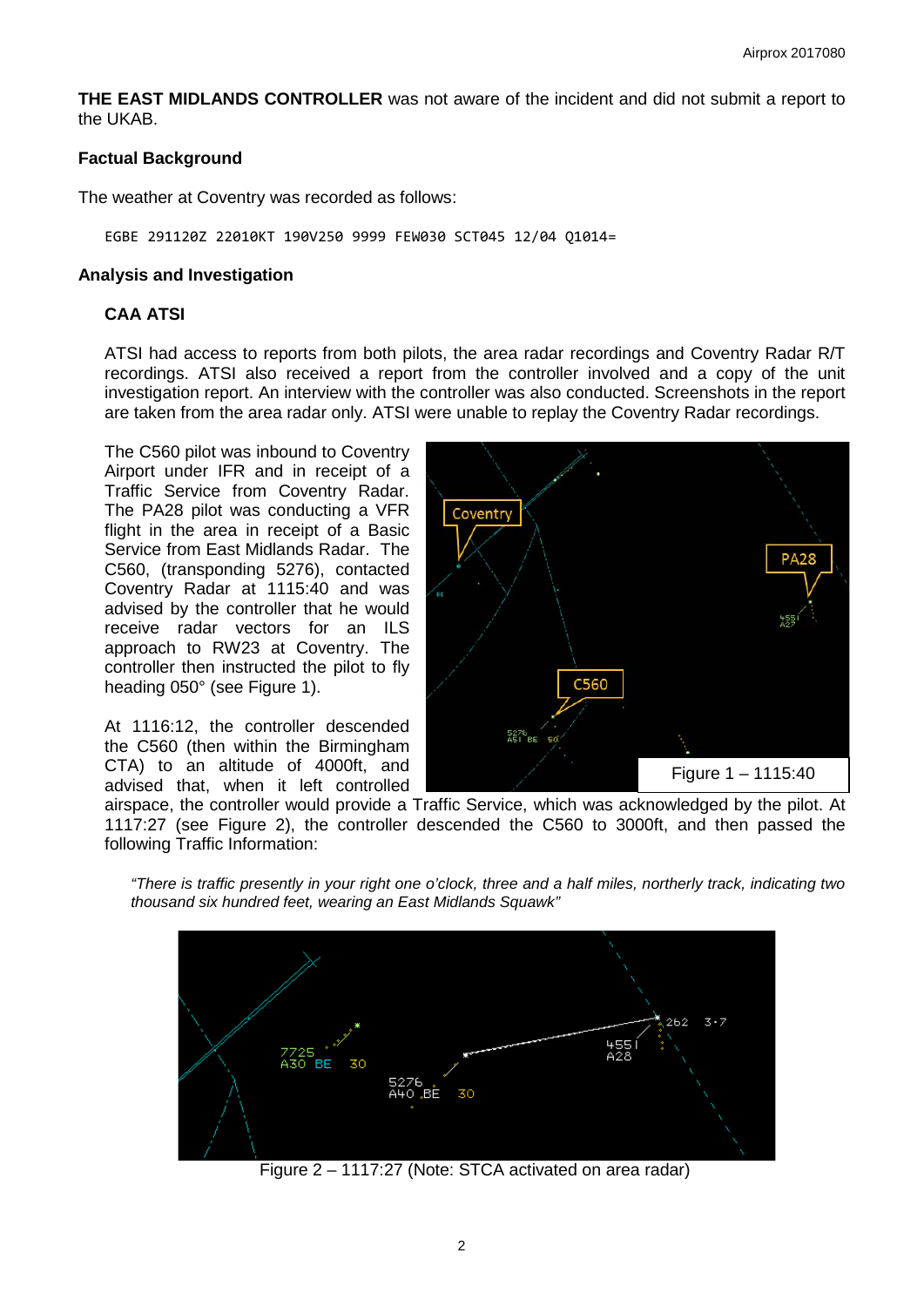The C560 pilot acknowledged the Traffic Information and advised that he could see traffic on TCAS in their one o'clock. The controller had another aircraft on frequency, in the Coventry Hold at 3000ft (transponding 7725), but there were no communications with, nor references to that aircraft during this period.

At 1117:52 (see Figure 3), the controller instructed the C560 pilot to turn right onto a heading of 080°. The pilot read this back but then commented:



*"and, er, that seems to take us towards the traffic…"*

Figure 3 – 1117:52

At 1118:10 (see Figure 4) the controller responded:



*"stop the climb at altitude three thousand five hundred feet, er, I'll be taking you behind that traffic which is continuing on a northerly track"*

Figure 4 – 1118:10

The C560 was observed to have already passed through 3500ft in the descent and was approaching 3200ft when the pilot acknowledged with:

*"Ok, sorry, levelling off…….."*

To which the controller responded:

*"affirm, level off three thousand five hundred, on 1014"*

The C560 pilot read this back and at 1118:30 (see Figure 5). advised that they had received a TCAS Resolution Advisory.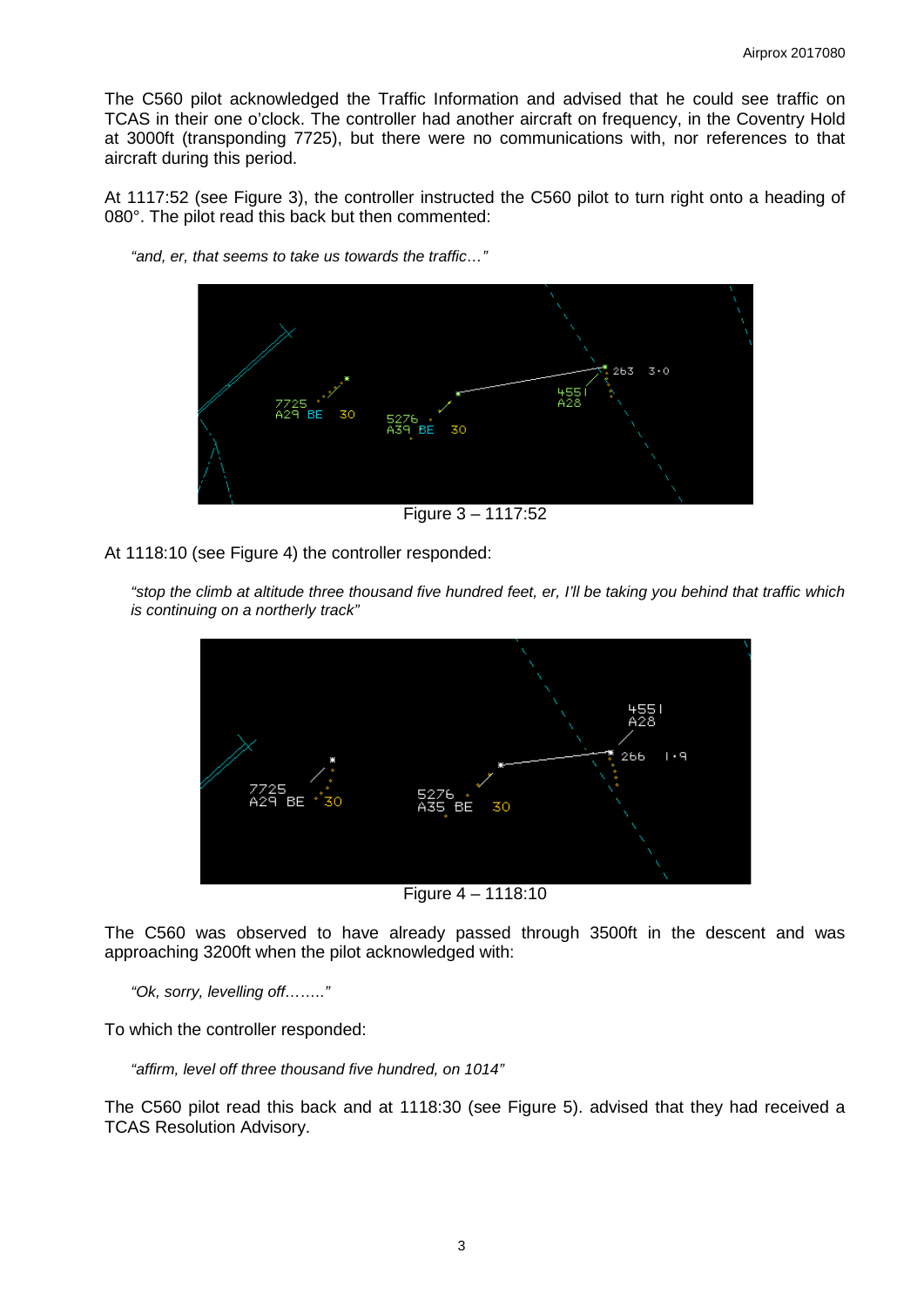

Figure 5 – 1118:30 Figure 6 – 1118:35

CPA took place at 1118:35 (see Figure 6) with the aircraft separated by 0.6nm laterally and 400ft vertically.

At interview, the Coventry Radar controller stated that they believed that they had seen the potential confliction with the PA28 when the C560 pilot had first called them, and that their plan had been to go behind and descend on top of the PA28. This contradicts the actions the controller subsequently took.

It was reported that on the Coventry Radar, the PA28 was at 2600ft, and that the controller had made an attempt to contact East Midlands, but the call was not answered.

When asked about having the C560 flying on a heading towards the PA28, and in a descent to 3000ft, which would bring it within 400ft of the PA28, (based on the reported altitude of the PA28 being 2600ft), the controller was adamant that this was acceptable, within the guidelines and instructions contained within CAP774, and that there was no deconfliction minima to be applied.

CAP744 UK Flight Information Services states:

*Deconfliction is not provided under a Traffic Service. If a pilot requires deconfliction advice outside controlled airspace, Deconfliction Service shall be requested. The controller shall make all reasonable endeavours to accommodate this request as soon as practicable.[1](#page-3-0)*

However it then goes on to state:

*When providing headings/levels for the purpose of positioning and/or sequencing or as navigational assistance, the controller should take into account traffic in the immediate vicinity based on the aircraft's relative speeds and closure rates, so that a risk of collision is not knowingly introduced by the instructions passed. However, the controller is not required to achieve defined deconfliction minima and pilots remain responsible for collision avoidance even when being provided with headings/levels by ATC.*

It was noted that when the controller first passed traffic information to the C560 on the PA28, the aircraft were within 3.7nm. CAP774 states that when under a Traffic Service:

*The controller shall pass traffic information on relevant traffic, and shall update the traffic information if it continues to constitute a definite hazard, or if requested by the pilot. However, high controller workload and RTF loading may reduce the ability of the controller to pass traffic information, and the timeliness of such information.[2](#page-3-1)*

*Traffic is normally considered to be relevant when, in the judgement of the controller, the conflicting aircraft's observed flight profile indicates that it will pass within 3 NM and, where level information is available, 3,000 ft of the aircraft in receipt of the Traffic Service or its level-band if manoeuvring within a* 

 $\overline{\phantom{a}}$  $^1$  CAP774. Ch3 Para 3.6

<span id="page-3-1"></span><span id="page-3-0"></span> $2$  CAP774. Ch3 Para 3.5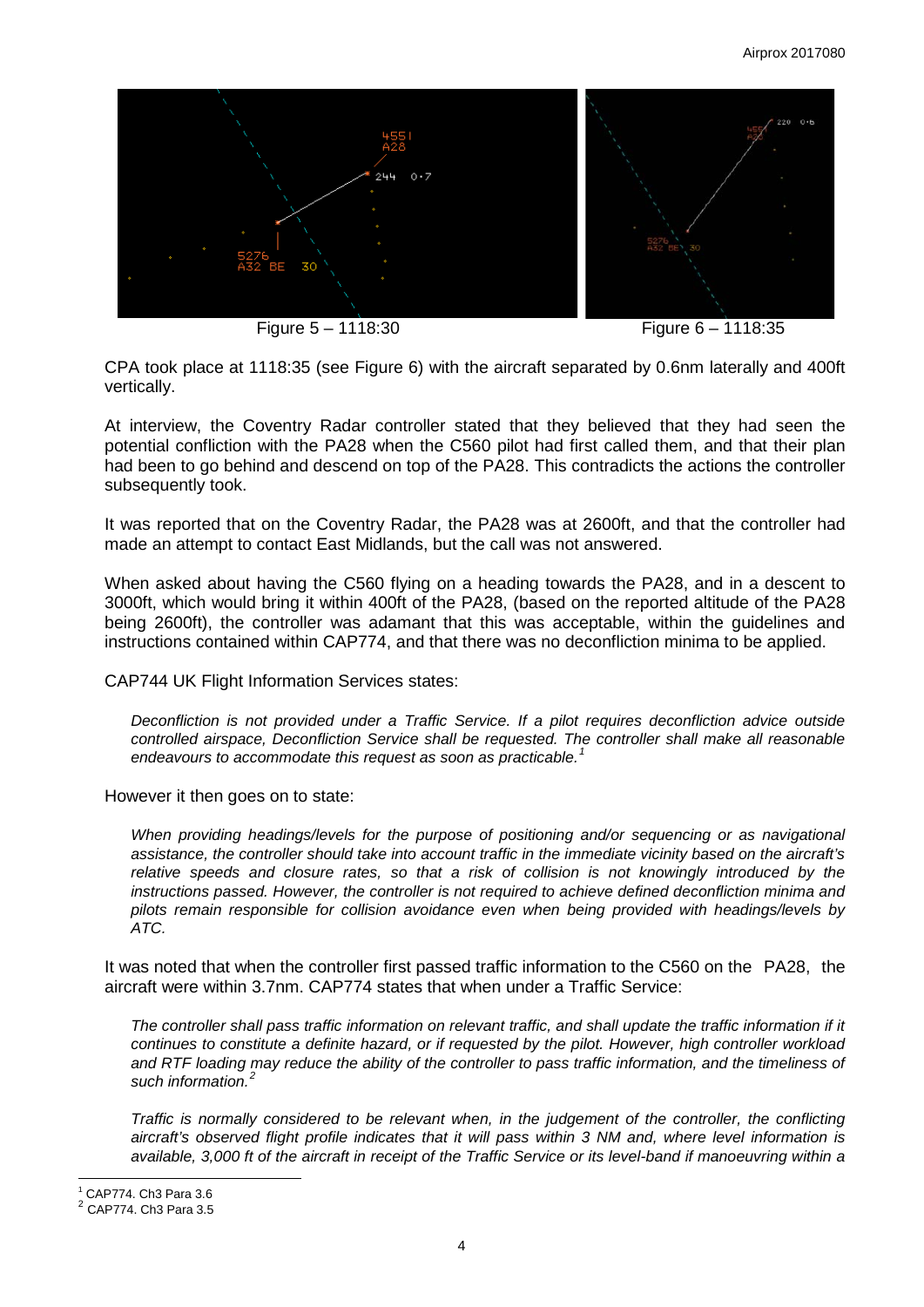*level block. However, controllers may also use their judgment to decide on occasions when such traffic is not relevant, e.g. passing behind or within the parameters but diverging. Controllers shall aim to pass information on relevant traffic before the conflicting aircraft is within 5 NM, in order to give the pilot sufficient time to meet his collision avoidance responsibilities and to allow for an update in traffic information if considered necessary.*

Although the controller was restricted in manoeuvring the C560 to the left as they had the other aircraft in the hold also at 3000ft, their choice of heading (080°) was considered to be inadequate, because it took the C560 directly towards the PA28 rather than behind.

Options available to the controller were:

- a) A delayed descent of the C560 from 4000ft– this would have given greater vertical separation against the PA28 and/or the facility to turn left and pass over the top of the aircraft in the hold.
- b) A wider turn to the right to avoid the PA28.

The C560 pilot reported that when they were issued the turn on to 080°, one of the flight crew reported seeing the PA28 in their one o'clock position, but as they then turned onto the heading it became obscured by their aircraft's nose. They then received a TCAS TA followed by an RA. They also confirmed that the instruction to stop their descent (issued as a "*stop climb"* rather than a *"stop descent"*) at 3500ft came as they were approaching 3200ft, by which time they were complying with the RA and subsequently stopped their descent at 3200ft.

Both aircraft were operating in Class G where ultimately pilots are responsible for their own separation.

#### **UKAB Secretariat**

The C560 and PA28 pilots shared an equal responsibility for collision avoidance and not to operate in such proximity to other aircraft as to create a collision hazard<sup>[3](#page-4-0)</sup>. If the incident geometry is considered as converging then the C560 pilot was required to give way to the PA28<sup>[4](#page-4-1)</sup>.

#### **Summary**

An Airprox was reported when a C560 and a PA28 flew into proximity at 1119 on Saturday 29<sup>th</sup> April 2017. Both pilots were operating in VMC, the C560 pilot under IFR in receipt of a Traffic Service from Coventry and the PA28 pilot under VFR in receipt of a Basic Service from East Midlands.

#### **PART B: SUMMARY OF THE BOARD'S DISCUSSIONS**

Information available consisted of reports from both pilots, radar photographs/video recordings, a report from one of the air traffic controllers involved and reports from the appropriate ATC authority.

Members first discussed the Coventry controller's actions and quickly agreed that they had played a major part in the Airprox. It was noted that, apart from passing Traffic Information later than desirable, the controller had complied with the letter of the legislation in that there were no deconfliction minima to apply and that the pilots remained ultimately responsible for collision avoidance. Notwithstanding, the Board focussed on whether a risk of collision had been introduced by the controller's vectors to the C560 pilot. It was felt that the vector to the C560 pilot, which would have taken him to within 400ft of traffic not under a service from Coventry, portrayed at best a naïve appreciation of collision avoidance, especially because the Coventry controller could not have known whether the PA28 pilot planned to climb or turn. The Board therefore agreed unanimously, and without requiring further

<span id="page-4-1"></span>

<span id="page-4-0"></span> $3$  SERA.3205 Proximity.<br> $4$  SERA.3210 Right-of-way (c)(2) Converging.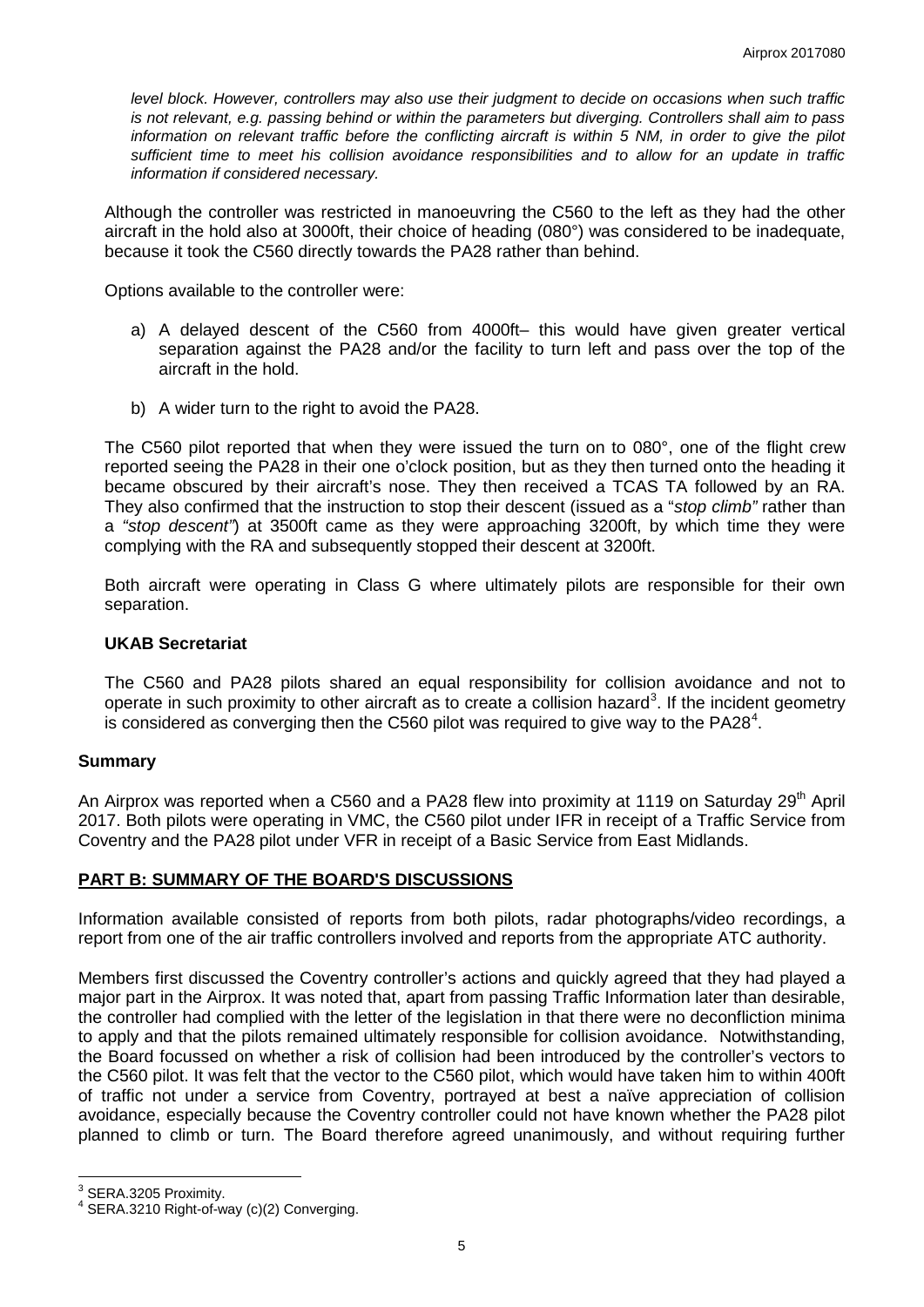discussion, that the Coventry controller had vectored the C560 into conflict with the PA28 by issuing the descent instruction along with the heading vector, and that this was the cause of the Airprox.

Turning to the C560 pilot, members noted that he had been passed Traffic Information on the PA28, albeit later than desirable, and that he had stated he had the traffic on TCAS. He also questioned the controller's vector when it was passed yet still turned and descended towards the PA28. Members wondered whether he had been fully aware of his responsibility to give way to the PA28 and whether vectors from ATC had engendered a mindset of being under radar control. In this respect, members noted that although the C560 pilot was in receipt of a Traffic Service, it was his responsibility to apply SERA in Class G airspace and that, ultimately, he was required to give way to the PA28; he could have refused the turn, or stopped his descent, thus removing the likelihood of the TCAS RA. Considering the risk, the Board was content that the C560 crew had sufficient awareness of the PA28's position, including a visual sighting by the co-pilot before the TCAS RA, that risk of collision had been averted.

## **PART C: ASSESSMENT OF CAUSE, RISK AND SAFETY BARRIERS**

Cause: Coventry ATC vectored the C560 into conflict with the PA28.

Degree of Risk: C.

#### Safety Barrier Assessment<sup>[5](#page-5-0)</sup>

In assessing the effectiveness of the safety barriers associated with this incident, the Board concluded that the key factors had been that:

### **ANSP:**

**Regulations, Processes, Procedures and Compliance** were assessed as **ineffective** because the Coventry controller vectored the C560 towards the PA28.

**Situational Awareness and Action** were assessed as **partially effective** because although the controller gave TI to the C560 pilot, his subsequent actions exacerbated the conflict.

#### **Flight Crew:**

**Tactical Planning** was assessed as **partially effective** because the C560 crew's plan needed to account for the fact that they were in Class G airspace and were therefore required to do more to ensure that they satisfied their responsibility to give way to the PA28, either laterally or vertically or both.

**Situational Awareness and Action** were assessed as **partially effective** because although the C560 crew were aware of the approaching confliction, and warned ATC of it, they did not give way to the PA28.

**See and Avoid** were assessed as **partially effective** because the PA28 pilot did not see the C560 and the C560 co-pilot only saw the PA28 at a late stage.

<span id="page-5-0"></span><sup>&</sup>lt;sup>5</sup> The UK Airprox Board scheme for assessing the Availability, Functionality and Effectiveness of safety barriers can be found on the [UKAB Website.](http://www.airproxboard.org.uk/Learn-more/Airprox-Barrier-Assessment/)